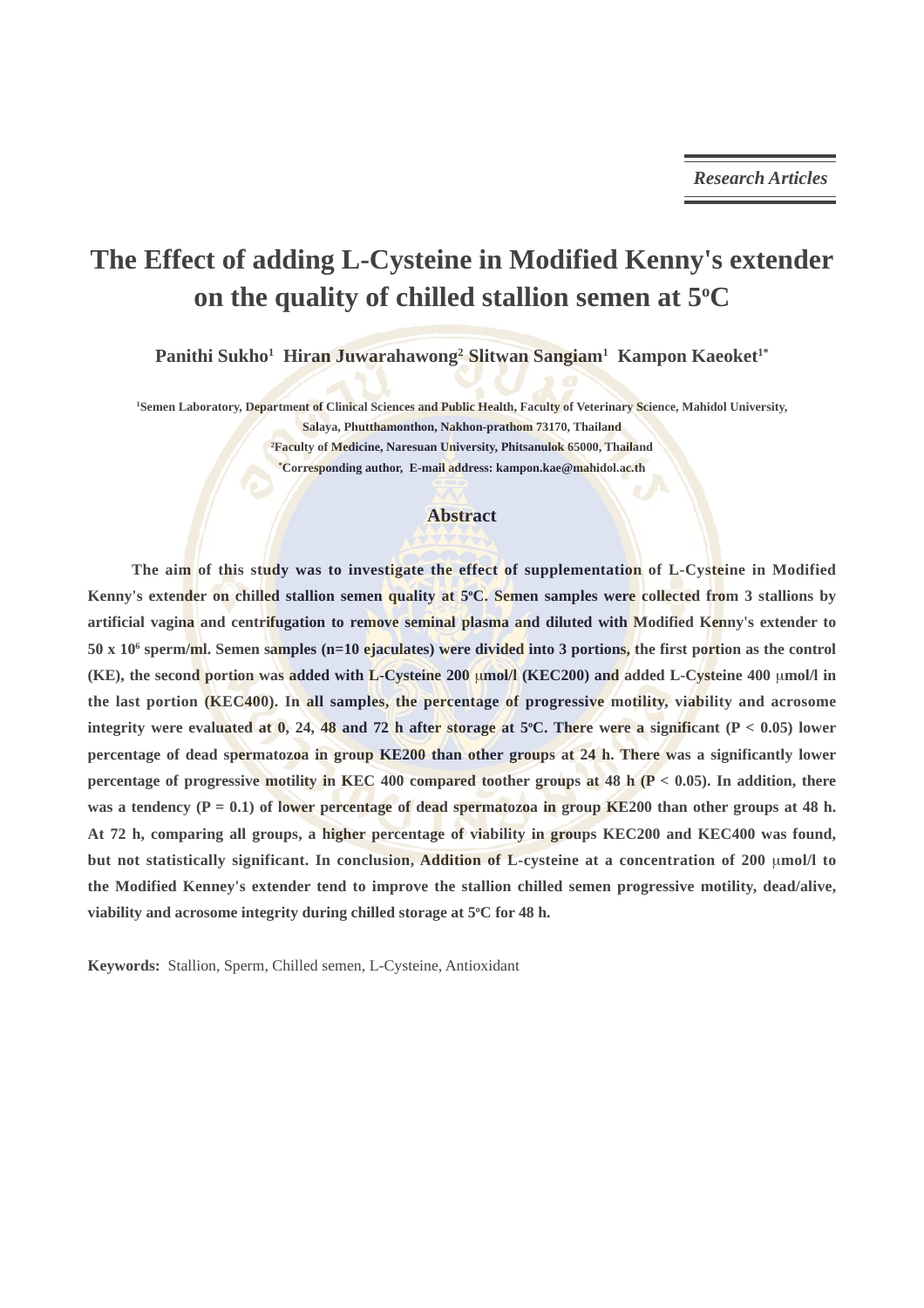# $\;$ ผลของการใส่สารแอลซีสเทอีน (L-Cysteine) ในสารละลายเจือจางน้ำเชื้อ Modified Kenney's ในการเก็บรักษาน้ำเชื้อพ่อม้าด้วยการแช่เย็นที่ ์ อุณหภูมิ 5 องศาเซลเซียส

ปณิธิ สุโข<sup>เ</sup> หิรัญ จูวราหะวงศ์<del>° ศลิษวรรณ</del> แสงเอี่ยม<sup>เ</sup> กัมพล แก้วเกษ<sup>า</sup>

<sup>1</sup>ห้องปฏิบัติการน้ำเ<mark>ชื้อ ภาควิชาเวชศาสต</mark>ร์คลินิกและก<mark>ารสาธารณสุข คณะสัตวแพทยศา</mark>สตร์ มหาวิทยาลัยมหิดล ึ่อ.พุทธมณฑลสาย 4 ต.ศาลายา อ.พุทธมณฑล <mark>จ.นครป</mark>ฐม 73170 <mark>°คณะแ</mark>พทยศาสตร์ <mark>มหาวิทยาลัยนเรศวร อ.เมื</mark>อง จ.พิษณุโลก 65000

**์ผู้รับผิดชอบ**บทความ E-mail a<mark>d</mark>dress: kampon.kae@mahidol.ac.th

### ำ**เทคัดย**่อ

การ<mark>สึก</mark>ษาครั้งนี้มีวั<mark>ตถุ</mark>ประสงค์เพื่อทดสอบผลของการเติมสารแอลซีสเทอีนในส<mark>าร</mark>ละลายเจือจ<mark>าง</mark>น้ำเชื้อ Modified **—È ◊Ë** Kenney's ต่อค<mark>ณ</mark>ภาพน้ำเชื้อพ่อม้าในการเก็บรักษาด้<mark>วยการแช่เย็นที่อณหภ</mark>มิ 5 องศาเซลเซียส <mark>ตั</mark>วอย่างน้ำเชื้อทั้งหมด 10 ตัวอย่าง จากการรีดพ่อม้<mark>ำ 3</mark> ตัว ด้วย<mark>ช่อ</mark>งคลอดเทียม จ<mark>ะถูกนำมาทำการปันแยกนำเลี</mark>่ยงอสุจิออกและเ<mark>จือ</mark>จางด้วยสา<mark>รล</mark>ะลายเจือจางน้ำเชื้อ Modified Kenn<mark>ey</mark>'s ให้มีความ<mark>เข้มข้น 50x10° ตัว/มล. จากนั้นแบ่งเป็น 3</mark>กลุ่ม กลุ่มควบคุม (KE) กลุ่ม<mark>ที่เ</mark>ติมสารแอลซีสเทอีน ความเข้มข้น 200 ใมโครโมล/ลิ<mark>ตร (KE200) และกลุ่มที่เติมสารแอลซีสเท</mark>อีน ความเข้<mark>มข้</mark>น 400 ใมโ<mark>คร</mark>โมล/ลิตร (KE400) **'Ë ุและเก็บรักษาที่อุณหภูมิ 5 องศาเซลเซียส** ทำการ<mark>ตรวจเปอร์เซ็นต์กา</mark>รเคลื่อนที่ไปข้างหน้าของอสุจิ อัตราตัวเป็นตัวตายเปอร์เซ็นต์ ตัวอสุจิที่มีชีวิต และต<mark>รวจความสมบูรณ์ของอะโครโซมที่เวลา 0 24 48</mark> และ 72 <mark>ชั่วโ</mark>มง จากการศึก<mark>ษ</mark>าพบว่าที่ 24ชั่วโมง กลุ่ม **KE200 มีอัตราตัวตายน้อยกว่ากลุ่มอื่นๆ อย่<mark>างมีนัยสำคัญ (P < 0.05</mark>) ที่ 48 ชั่วโมง กลุ่ม KEC400 มีเปอร์เซ็นต์การเคลื่อนที** ้ ไปข้างหน้าของอสุจิต่ำกว่าก<mark>ลุ่มอื่นๆ อย่างมีนัยสำคัญทางสถิติ (P < 0.05) นอกจากนี้ยังมีแนวโน้มของอัตราตัวตายในกลุ่ม KE200</mark> น้อยกว่ากลุ่มอื่นๆ อย่างมีนัยสำคั<mark>ญ (P = 0.1) ส่วนที่ 72 ชั่วโมง เมื่อเปรียบเทียบผลการทดลองของทุกกลุ่ม พบว่ากลุ่ม KE200</mark> ·และ KEC400 มีเปอร์เซ็นต์ตัวอสจิที่ม**ีชีวิตสงกว่ากล่มอื่นๆ แต่ไม่มี**คว**ามแตกต่างกันอย่างมีนัยสำคัญทางสถิติ จากผลการทดลอง** สามารถสรุปใด้ว่าการใส่สารแอลซีสเทอีนที่ควา<mark>มเข้มข้น 200 ใมโครโมล/ลิตร ใ</mark>นสารละลายเจือจางน้ำเชื้อ Modified Kenney's **'Ë** มีแนวโน้มในการเพิ่มเปอร์เซ็นต์การเคลื่อนที่ไปข้างหน้าของอสุจิ อัตราการรอดชีวิตและความสมบูรณ์ของอะโครโซม ของ **◊Ë** ์ น้ำเชื้อพ่อม้าในการเก็บรักษาด้วยการแช่เย็นที่อุณหภูมิ 5 องศาเซลเซียส

**ฺ คำสำคัญ : พ่อม้าอสุจิ น้ำเชื้อแช่เย็น สารแอลซีสเทอีน สารต้านอนุมูลอิสระ**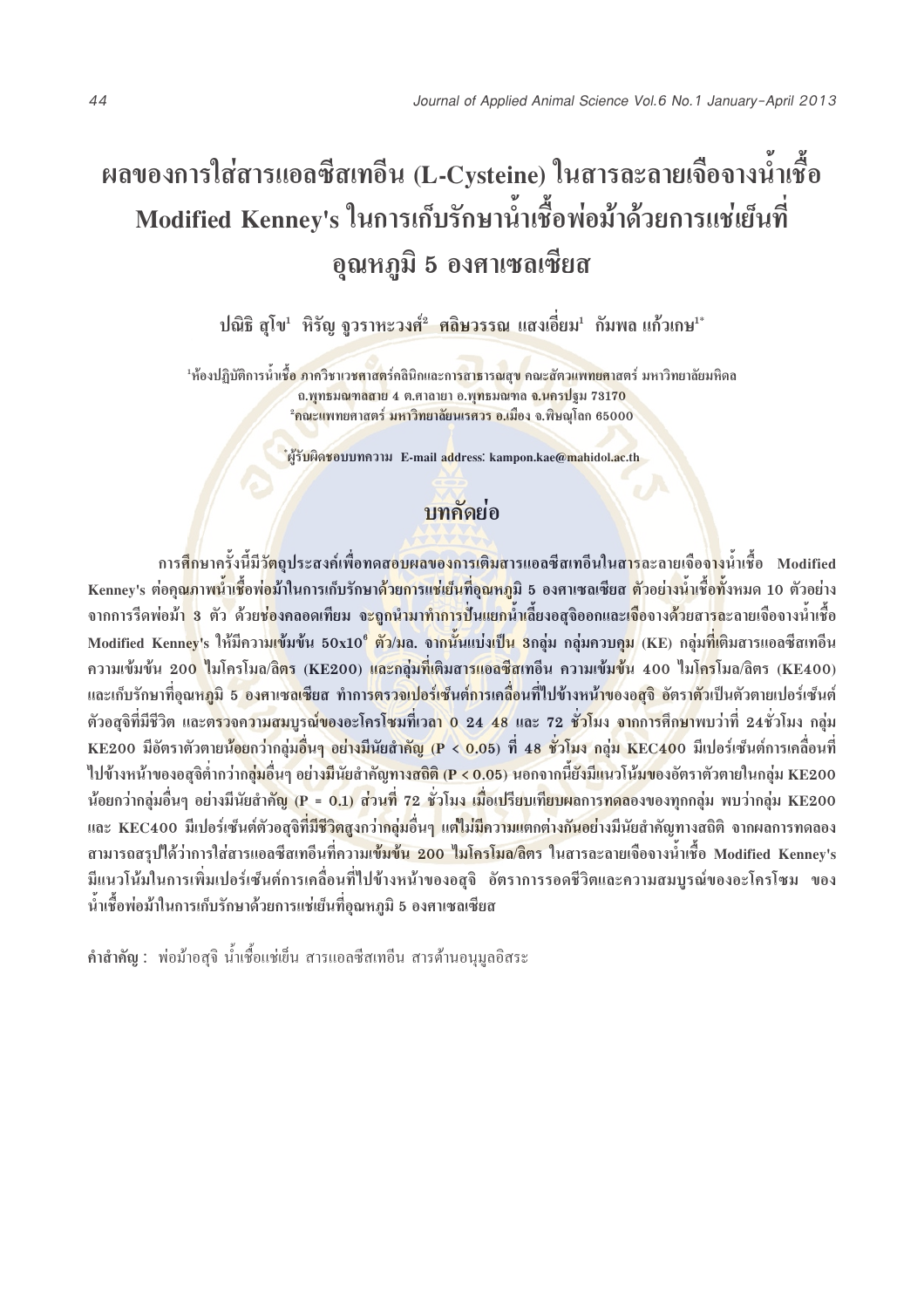#### **Introduction**

Over the past 10 years, technology for cooling semen has been developed. Stallion semen is highly sensitive to cold shock during cryopreservation, there by resulted in an increased usage of chilled semen (Aurich et al., 1997; Vidament et al., 1997). However, chilled semen technology will be a great interest when one is able to keep semen fertile for 1-3 days to allow transport over the regions. In fact, the longer the fertility potential of chilled semen can be extended, the easier it should be for breeders to perform artificial insemination. To do this, a proper semen extender during chilled storage is needed. It is not possible to preserve stallion spermatozoa fertility for a long time without the use of semen extender, which have several benefits to sperm such as enabling an metabolically and physiologically favorable environment to the survival of sperm cells, protecting them from unfavorable environmental conditions, for example cold shock, negative effects of seminal plasma, toxic products produced by spermatozoa and an excessive bacterial growth. Several milk and egg yolk protein components have been shown to protect spermatozoa from negative effects of low temperatures (Watson 1990; Batellier et al., 1997). Skim milk-based extenders add to glucose and antibiotics, and eventually added to other sugars and salts, are today used world wide (Kenney et al., 1975; Palmer 1984; Katila et al., 1997). They are inexpensive, easy to make, freezable and have produced good results in practice. Generally, good extender should have osmotic pressure compatible with the semen and a pH level close to neutral. The osmolality of stallion semen plasma has approximately 300 mOsm (Pickett et al., 1976). It has been reported that base on the percentage of progressive motility after 12 hours of storage, an osmolality of 350 mOsm appears to be optimal when semen is stored at 5°C in milk base extender (Varner 1991). One of the commonly use stallion semen extenders is Kenney's extender which originally introduced as part of minimal contamination techniques to prevent infection at the time of breeding (Kenney 1975).

Recently, it has been reported in many species that L-cysteine, a precursor of intracellular glutathione and taurine (Stegink 1986), with its antioxidant activity is able to prevent peroxidative damage to sperm plasma membrane during chilled storage (Gressier et al., 1994; Baker 1996; Bilodeau et al., 2001; Funahashi and Sano, 2005; Michael et al., 2007; Kledmanee et al., 2013). However, no study has been reported on the usage of L-cysteine supplementation in Kenney's extender on the quality of chilled stallion semen. Therefore, the purpose of this study was to examine the optimal concentration of L-cysteine on the progressive motility, plasma membrane integrity, and acrosome integrity of stallion semen diluted in the modified Kenney's extender during storage at 5°C.

#### **Materials and Methods**

The research proposal of this project was approved by the Faculty of Veterinary Science-Animal Care and Use Committee (FVS-ACUC)-Mahidol University.

#### **Animals**

Three fertile stallions (Thoroughbred, Holstein, Standardbred), an average age of 9 years old, Thoroughbred, Holstein, Standardbred were used in this study. The stallions were active breeding sires and were routinely used for artificial insemination programme.

#### **Semen extender preparation**

Stallion semen extender used in this study was non-fat dry milk glucose based extender, namely Modified Kenney's extender which composed of Glucose monohydrate 49 g/L, non-fat dry skim milk 24 g/ L, NaHCO38.4% and Penicillin G sodium 150,000 IU/L (Kenney et al., 1975).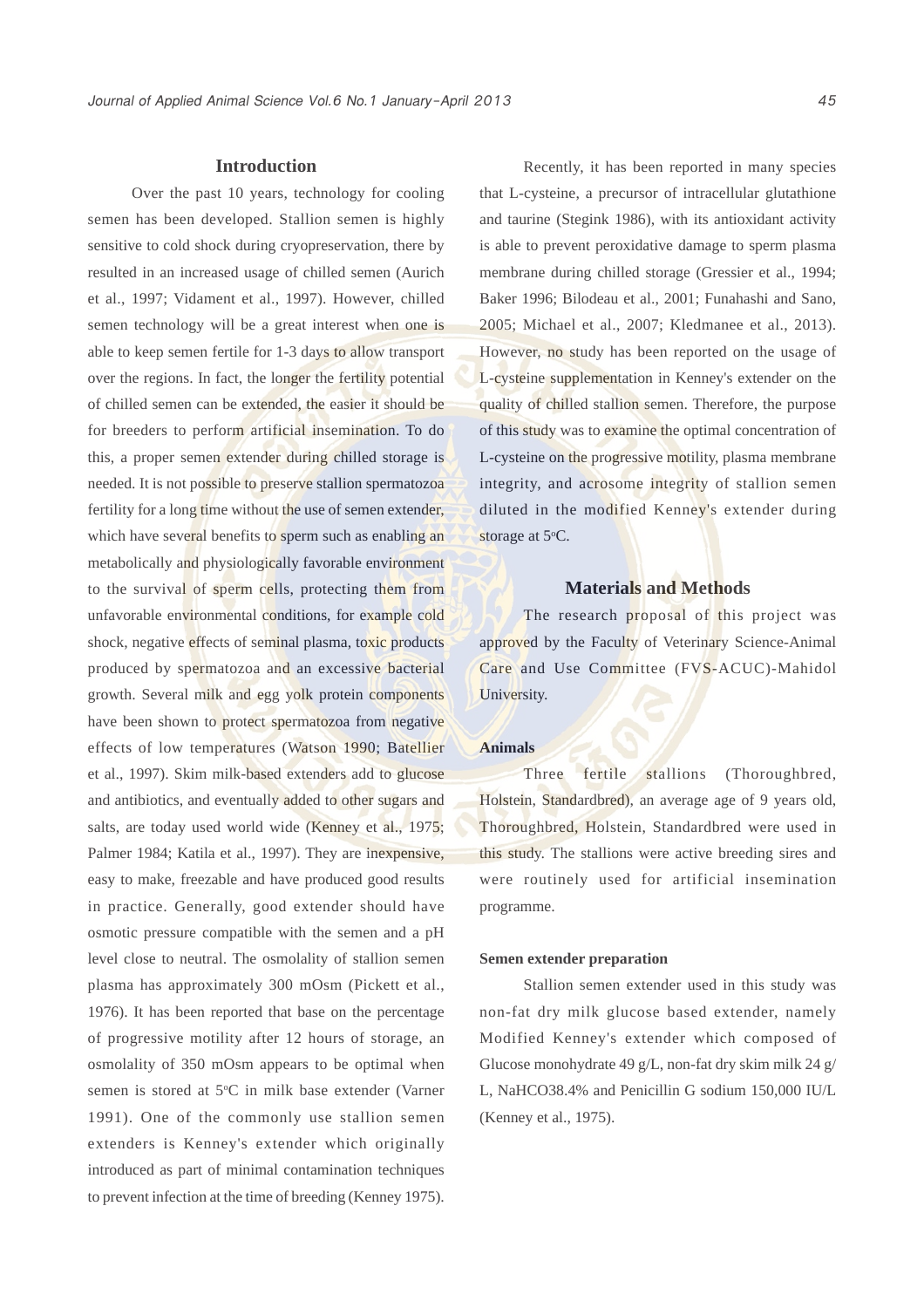#### **Semen collection and examination**

Semen samples (n=10) were collected via Colorado artificial vagina (Tharasanit et al., 2007). Collected semen was filter through gauze and then examined for basic semen characteristics included volume, color, pH, odor, sperm motility and concentration. Neat semen samples were then diluted with modified Kenney's extender in a 2:1 ratio (extender: semen) at 37°C and transport to laboratory via mobile refrigerator at  $5^{\circ}$ C.

#### **Semen preparation and supplementation of L-cysteine**

At the semen laboratory, the semen was centrifuged at 460 g for 10 min at 5°C to remove seminal plasma (HettichRotanta 460R, Andreas Hettich GmbH & Co. KG, Tuttlingen, Germany). Each ejaculate was extended with glucose skim milk semen extender solution to obtain a final sperm concentration of 50 x 10<sup>6</sup> sperm/mL and divided into three equal portions and allocated into 3 groups, control group (KE) contained only Kenney's glucose skim milk semen extender, while the other two treatment groups (KEC200 and KEC400) were added with L-cysteine at a concentration of 200 and 400 μmol/l, respectively.

All diluted semen samples were stored at 5°C in a 50 ml centrifuge tube. Thereafter, the semen were divided for evaluation of progressive motility under phase contrast microscope (Olympus CX31, New York, USA), dead/alive by eosin-nigrosin staining, at 0, 24, 48 and 72 hour after storage, and examination for sperm viability by SYBR-14/EthD-1 staining and acrosome integrity by FITC/PNA staining under fluorescence microscope (Carl Zeiss, Inc., Axioskop 40, Germany) at 0 and 72 hour after storage.

#### **Sperm progressive motility**

Subjective sperm progressive motility was evaluated at 37 °C under phase contrast microscope at 100x and 400x magnification (Berger et al., 1985). Motility examinations for all semen samples were assessed by the same person. Motility was expressed as the percentage of motile sperm cells.

#### **Sperm viability**

The percentages of sperm viability were determined by 2 methods.

*I. Eosin-nigrosin staining* (Kaeoket et al., 2008; 2011)

The semen sample (50 μL) were mixed well with a drop of eosin-nigrosin dyes (FlukaChemie GmbH, Sigma-Aldrich, Switzerland), and the mixture (10 μL) was smeared and dried on a glass slide 1000x magnification Spermatozoa with an unstained head were regarded as live spermatozoa.

*II. SYBR-14/EthD-1* (Chanapiwat et al., 2009; 2012)

Mix 70 μl diluted semen with 70 μl of TM. Then, use 50 μl mixtures mix with 3.5 μl SYBR-14. The next steps, use 10 μl mixture from last step mix with 10 μl of Ethidiumhomodimer-1, incubate at 37°C for 15 minutes. Evaluation was undertaken by counting 200 spermatozoa under fluorescence microscope at 400x magnification (Carl Zeiss, Inc., Axioskop 40, Germany). Spermatozoa with stained green with SYBR-14 were regarded as live spermatozoa, spermatozoa with stained green-red were regarded as damaged spermatozoa and spermatozoa with stained red were regarded as dead spermatozoa. The results werereported as the percentage of live spermatozoa.

#### **Sperm acrosome integrity** (Kaeoket et al., 2010)

The integrity of sperm acrosome was evaluated with fluorescein isothiocyanate-labeled peanut (Arachishypogaea) agglutinin (FITC-PNA) staining, mix 20 μl diluted semen with 10 μl of Ethidiumhomodimer-1, incubate at  $37^{\circ}$ C for 15 minutes. Then, smear 5  $\mu$ l mixtures on glass slide and air dry. Fix with 96% ethanol for 30 second and air dry. The next step, spread 50 μl Fit C-PNA (dilute Fit C-PNA with PBS 1:10v/v) over the slide and incubate in a moist-dark chamber in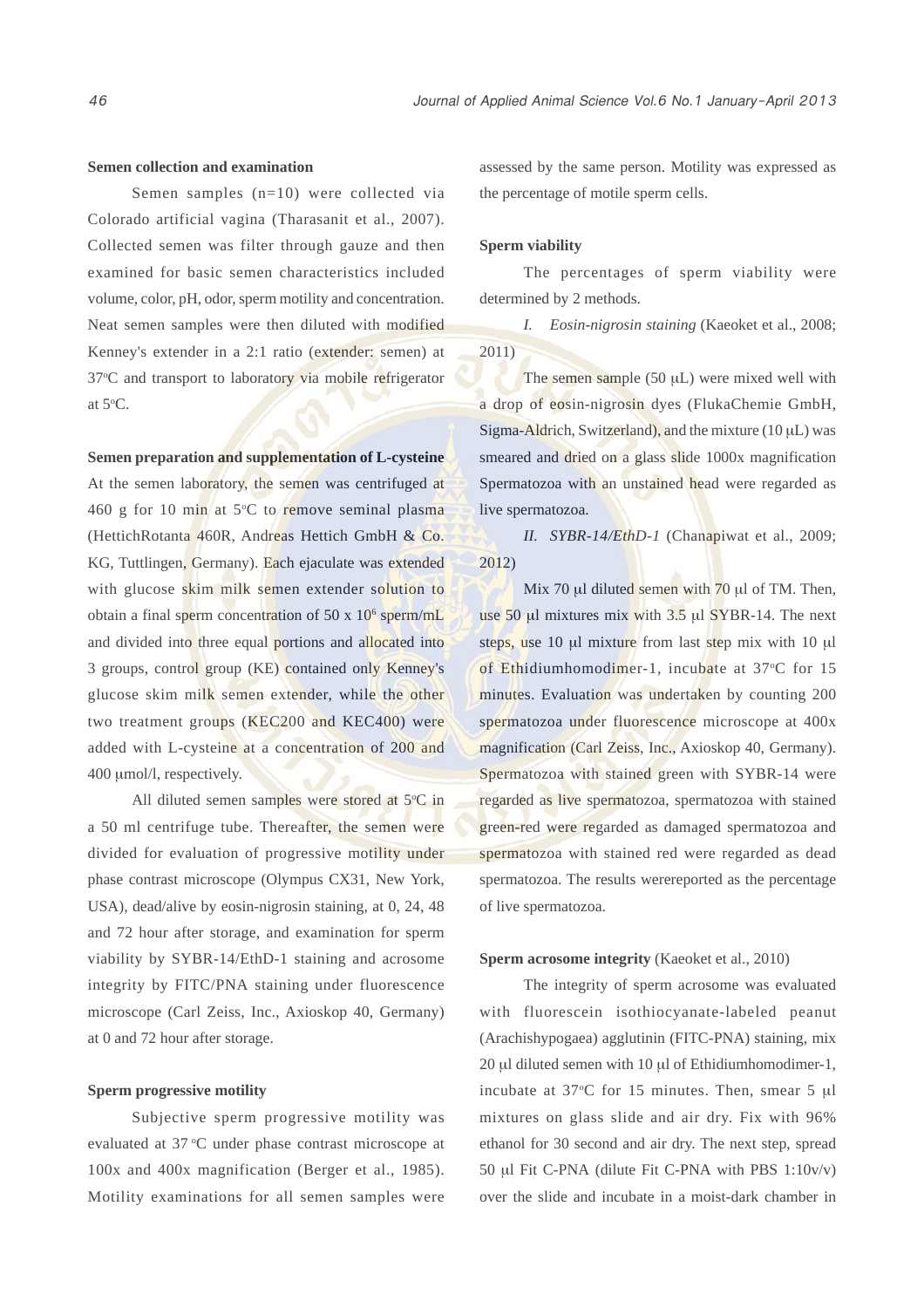fridge for 30 minutes. After that, rinse with cold PBS and air dry. Evaluation was undertaken by counting 100 spermatozoa under fluorescence microscope at 1000X magnification and classified to intact acrosome, damaged acrosome and dead sperm. The results will be scored as the percentage of intact acrosome spermatozoa. Statistical analysis

Statistical comparisons were performed using the SPSS/PC+ statistics package (version 18.0 for Windows, SPSS Inc, Chicago, IL, USA). The percentage of progressive motility, dead sperm, viability and acrosome integrity were modeled according to Randomized Complete Block Design (RCBD). Data

were expressed as the mean  $\pm$  standard deviation analyzed by general linear model. Probability threshold set at 5% (P<0.05) was considered as a significant difference.

#### **Results**

#### **Progressive motility**

There was no significant difference in progressive motility among groups at 0, 24 and 72 h (Table.1). However, there was a significant ( $P < 0.05$ ) lower percentage of progressive motility in group KE400 than other groups at 48 h. After 48 h of storage, a dramatically decreased in progressive motility was found in all groups.

|  | Table 1 The means percentage of progressive motility of stallion spermatozoa at different times of storage at $5^{\circ}$ C (n=10) |  |  |  |
|--|------------------------------------------------------------------------------------------------------------------------------------|--|--|--|
|  |                                                                                                                                    |  |  |  |

| Time (hour) | KE              | <b>KEC200</b>      | <b>KEC400</b>      | pool SEM | <i>P</i> -value |
|-------------|-----------------|--------------------|--------------------|----------|-----------------|
| $\theta$    | 63.00           | 63.00              | 63.50              | 1.63     | 0.855           |
| 24          | 60.00           | 55.00              | 52.50              | 2.63     | 0.156           |
| 48          | $50.00^{\rm a}$ | 49.50 <sup>a</sup> | 41.00 <sup>b</sup> | 2.39     | 0.026           |
| 72          | 38.50           | 38.00              | 31.50              | 3.09     | 0.143           |

KE = Modified Kenney's extenders, KEC200 = Modified Kenney's extenders with L-cysteine 200 μmol/l and KEC400 = Modified Kenney's extenders with L-cysteine 400  $\mu$ mol/l. Significant differences (P<0.05) in line are indicated by different letters (a, b)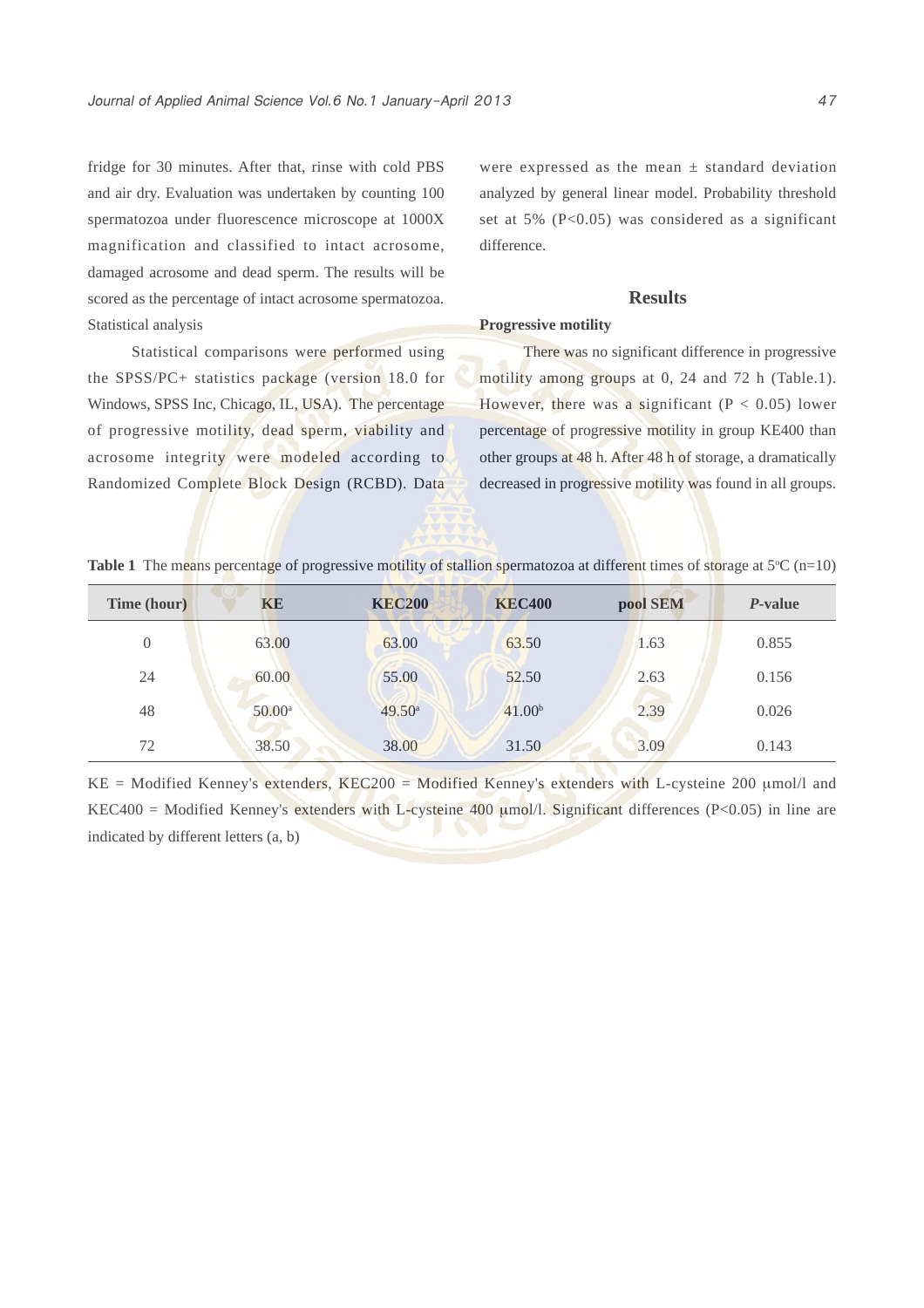#### **Dead/alive and Viability**

For the dead/alive, there was no significant difference among groups at 0 and 72 h after storage. However, there were a significant ( $P < 0.05$ ) lower percentage of dead spermatozoa in group KE200 than other groupsat 24 h (Table 2). In addition, there was a tendency  $(P = 0.1)$  of lower percentage of dead spermatozoa in group KE200 than other groups at 48 h. At 72 h of storage, a dramatically increased (greater than 50%) in the percentage of dead spermatozoa was found in all groups.

| Time (hour) | KE           | <b>KEC200</b>     | <b>KEC400</b>   | pool SEM | P-value |
|-------------|--------------|-------------------|-----------------|----------|---------|
| $\theta$    | 42.45        | 41.50             | 46.75           | 3.72     | 0.469   |
| 24          | $40.35^{ab}$ | 7.50 <sup>b</sup> | $45.20^{\circ}$ | 2.30     | 0.048   |
| 48          | 42.15        | 39.40             | 43.35           | 1.93     | 0.122   |
| 72          | 55.25        | 54.90             | 56.50           | 2.19     | 0.699   |

**Table 2** The means percentage of dead stallion spermatozoa at different times of storage at  $5^{\circ}C$  (n=10)

 $KE =$  Modified Kenney's extenders, KEC200 = Modified Kenney's extenders with L-cysteine 200 µmol/l and KEC400 = Modified Kenney's extenders with L-cysteine 400  $\mu$ mol/l. Significant differences (P<0.05) in line are indicated by different letters (a, b)

For the viability, the percentage of viability of spermatozoa during storage was higher than 50%. At 72 h, comparing all groups, a higher percentage of

viability in group KEC200 was found, but not statistically significant (Table 3).

|           | Time (hour) | <b>KE</b> | <b>KEC200</b> | <b>KEC400</b> | pool SEM | <i>P</i> -value |  |
|-----------|-------------|-----------|---------------|---------------|----------|-----------------|--|
| Alive     | $\Omega$    | 62.80     | 62.51         | 62.20         | 2.91     | 0.99            |  |
|           | 72          | 54.12     | 56.38         | 54.02         | 3.40     | 0.86            |  |
| Non-alive | $\Omega$    | 37.20     | 37.49         | 37.80         | 2.91     | 0.99            |  |
|           | 72          | 44.92     | 43.70         | 46.02         | 3.57     | 0.90            |  |

**Table 3** The means percentage of viability of stallion at different times of storage at  $5^{\circ}C$  (n=10)

KE = Modified Kenney's extenders, KEC200 = Modified Kenney's extenders with L-cysteine 200 μmol/l and KEC400 = Modified Kenney's extenders with L-cysteine 400 μmol/l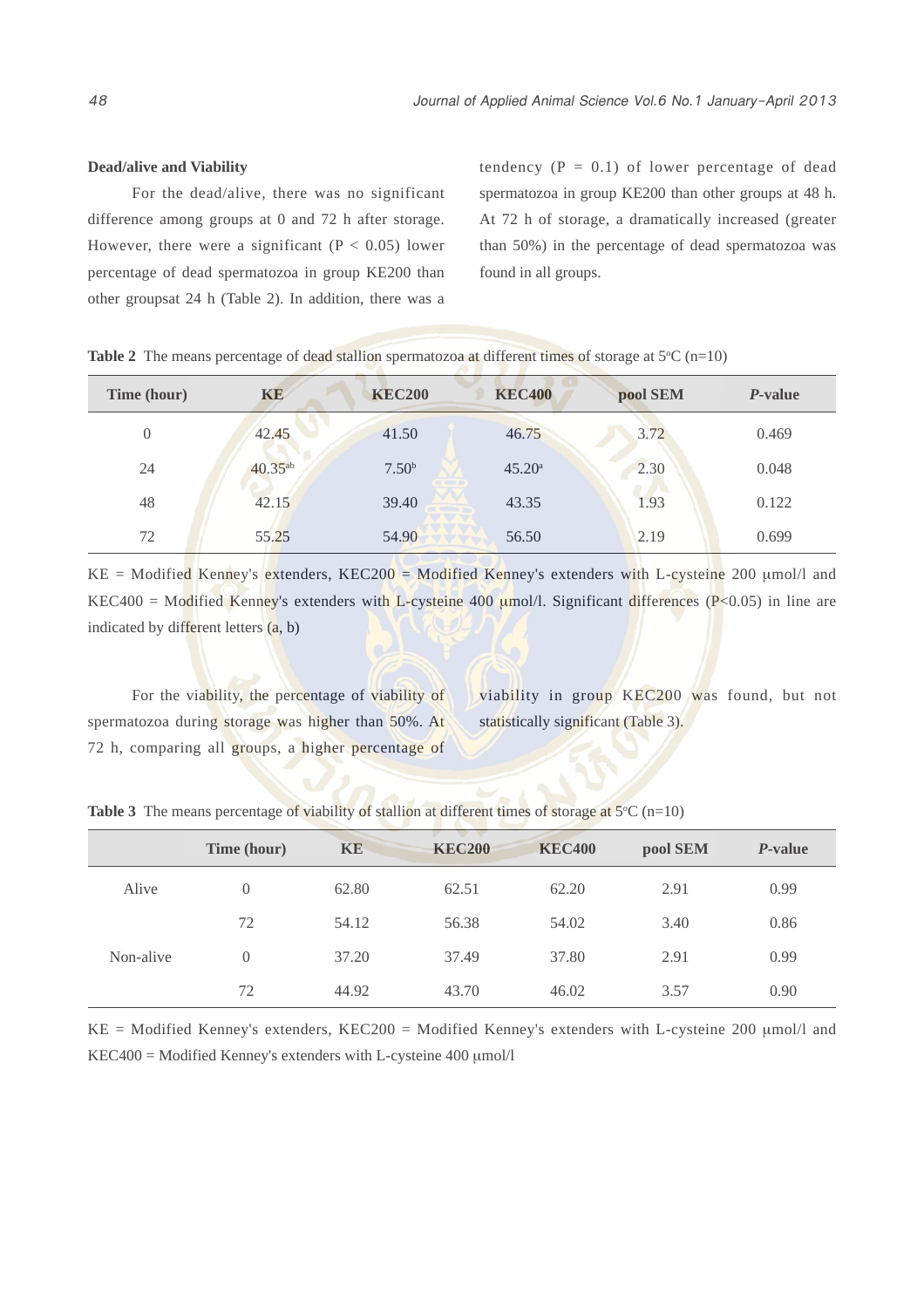#### **Acrosome Integrity**

The percentage of acrosome integrity during storage was higher than 85%. At 72 h, comparing all groups, a higher percentage of viability in groups KEC200 and KEC400 was found, but not statistically significant (Table 4).

|  |  |  |  |  |  | Table 4 The means percentage of acrosome integrity of stallion spermatozoa at different times of storage at $5^{\circ}C$ (n=10) |  |  |  |  |  |
|--|--|--|--|--|--|---------------------------------------------------------------------------------------------------------------------------------|--|--|--|--|--|
|--|--|--|--|--|--|---------------------------------------------------------------------------------------------------------------------------------|--|--|--|--|--|

|            | Time (hour) | <b>KE</b> | <b>KEC200</b> | <b>KEC400</b> | pool SEM | <i>P</i> -value |
|------------|-------------|-----------|---------------|---------------|----------|-----------------|
| Intact     | 0           | 90.10     | 92.42         | 89.80         | 1.49     | 0.42            |
|            | 72          | 86.79     | 88.69         | 88.79         | 1.64     | 0.63            |
| Non-intact | 0           | 9.90      | 7.58          | 10.20         | 1.49     | 0.42            |
|            | 72          | 13.21     | 11.31         | 11.21         | 1.64     | 0.63            |

KE = Modified Kenney's extenders, KEC200 = Modified Kenney's extenders with L-cysteine 200 μmol/l and  $KEC400 =$  Modified Kenney's extenders with L-cysteine  $400 \mu$ mol/l

#### **Discussion**

It is well documented that Kenney's extender is a common stallion semen extender for chilled storage at 5°C. In this study, it was revealed that supplementation of L-cysteine at a concentration of 200 μmol/l to the Modified Kenney's extender tend to improve the stallion chilled semen qualities in term of progressive motility, dead/alive, viability and acrosome integrity during chilled storage at 5°C for 48 h which is comparable to the results reported by Tharasanit et al. (2007); and superior than the study in Thai native crossbred by adding L-glutamine in stallion semen extender (Phetudomsinsuk et al., 2008). These resultsare also in agreement with the study in boar semen by Funahashi and Sano (2005) in that L-cysteine, with its antioxidant activity is able to prevent peroxidative damage to sperm plasma membrane during chilled storage for as long as 29 days. Another explanation for the superior semen qualities found in L-cysteine treated group, might be that the capacity of L-cysteine in decreasing amount of ROS and inhibiting lipid peroxidation during cold storage (Bansal and Bilaspuri, 2011) and its critical role as membrane stabilizer and capacitation inhibitor for spermatozoa (Johnson et al., 2000). Besides the reported for chilled storage semen, L-cysteine has also been reported as an antioxidant of choice for cryopreservation of semen in many species such as canine (Michael et al., 2007), bull (Bilodeau et al., 2001) and boar (Chanapiwat et al., 2009; Kaeoket et al., 2010). The underlying mechanism might be that L-cysteine has the ability to pass into cells rapidly, and be transformed to taurine, which, combined with a fatty acid in the plasma membrane, is transformed to acyl-taurine, which can improve surfactant properties and osmoregulation of the sperm membrane (Vazquez and Roldan, 1997; Esteves et al., 2007). Furthermore, it has been elucidated that a protein, namely Cysteine-Rich Secretory Protein 3 (CRISP-3), has been found to be localized in male reproductive tract in human (Udby et al., 2005), stallion (Töpfer-Petersen et al., 2005), and also in boar (Vadnais et al., 2008) and are thought to be implicated in the process of reproduction from spermatogenesis, sperm maturation,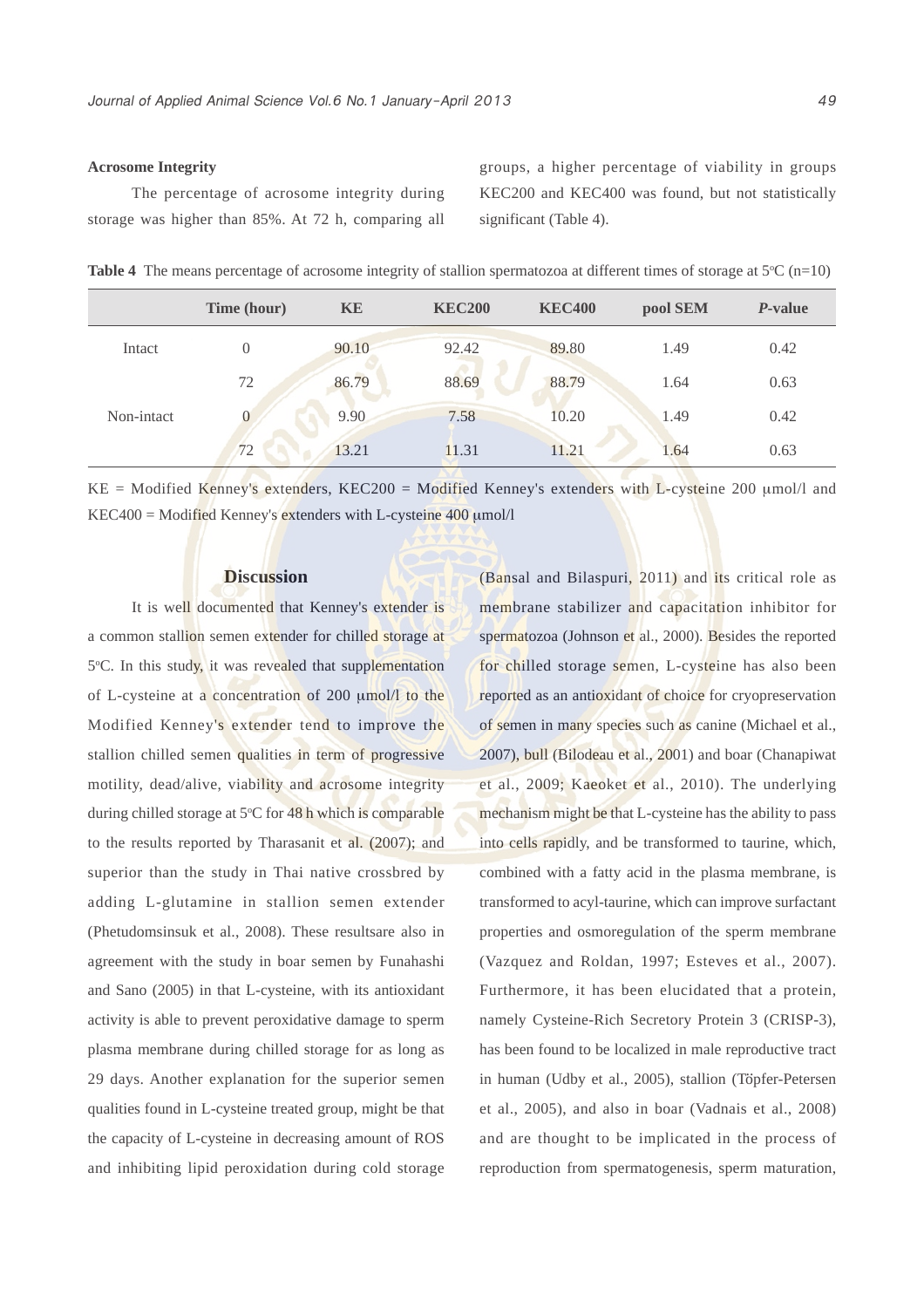capacitation to oocyte-sperm fusion and possibly sperm penetration of the zonapellucida (Cohen et al., 2007). This also may explain the beneficial effect of addition of L-cysteine into Kenney's extender in the present study. However, it is worth noting that the negative effect of a high dose (400 μmol/l) of L-cysteine on stallion semen qualities can be found in the present results which are in accordance with the earlier study in frozen boar semen by Kaeoket et al. (2008; 2010) who reported that spermatozoa have limiting uptake of antioxidants into their plasma membrane from external milieu.

#### **Conclusion**

Addition of L-cysteine at a concentration of 200 μmol/l to the Modified Kenney's extender tend to improve the stallion chilled semen progressive motility, dead/alive, viability and acrosome integrity during chilled storage at  $5^{\circ}$ C for 48 h.

#### **Acknowledgement**

The authors grateful to: Dr. Surasak Jittakhot, Department of Pre-Clinical Science and Applied Animal Sciences, Faculty of Veterinary Science, Mahidol University for advice in statistical analysis; Department of Veterinary and Remount, Royal Thai Army, Kanchanaburi for technical help in semen collection. Research grant was provided by Faculty of Veterinary Science, Mahidol University, Thailand.

#### **References**

Aurich JE, Schönherr U, Hoppe H, Aurich C. Effects of antioxidants on motility and membrane integrity of chilled-stored stallion semen. Theriogenology. 1997; 48: 185-92.

- Baker HWG, Brindle J, Irvine DS, Aitken RJ. Protective effects of antioxidants on the impairment of sperm motility by activated polymorphonuclear leukocytes. Fertil Steril. 1996; 65: 411-9.
- Bansal AK, Bilaspuri GS.Impacts of oxidative stress and antioxidants on semen functions. Vet Med Int. 2010; doi: 10.4061/2011/686137.
- Batellier F, Magistrini M, Fauquant J, Palmer E : Effect of milk fractions on survival of equine spermatozoa. Theriogenology. 1997; 48: 391-410.
- Bilodeau JF, Blanchette S, Gagnon C, Sirard MA. Thiols prevent H2O2-mediated loss of sperm motility in cryopreserved bull semen. Theriogenology. 2001; 56: 275-86.
- Berger, T., Marrs, R. P. and Moyer, D.L. Comparison of techniques for selection of motile spermatozoa. Fertil Steril. 1985; 43: 268-273.
- Chanapiwat P., Kaeoket K. and Tummaruk P. Effects of DHA-enriched hen egg yolk and L-cysteine supplementation on quality of cryopreserved boar semen. Asian J Androl. 2009; 5: 600-8.
- Chanapiwat, P, Kaeoket, K, Tummaruk, P. Cryopreservation of boar semen by egg yolk-based extenders containing lactose or fructose is better than sorbitol. J Vet Med Sci. 2012; 74: 351-4.
- Cohen DJ, Da Ros VG, Busso D, Ellerman DA, Maldera JA, Goldweic N, et al. Participation ofepididymal cysteine-rich secretory proteins in sperm-egg fusion and their potential use for male fertility regulation. Asian J Androl. 2007; 9: 528-32.
- Esteves SC, Sharma RK, ThomasJr AJ, Agarwal A. Evaluation of acrosomal status and sperm viability in fresh and cryopreserved specimens by the use of fluorescent of Peanut Agglutinin Lectin in conjunction with hypo-osmotic swelling test. Int Braz J Urol. 2007; 33: 364-376.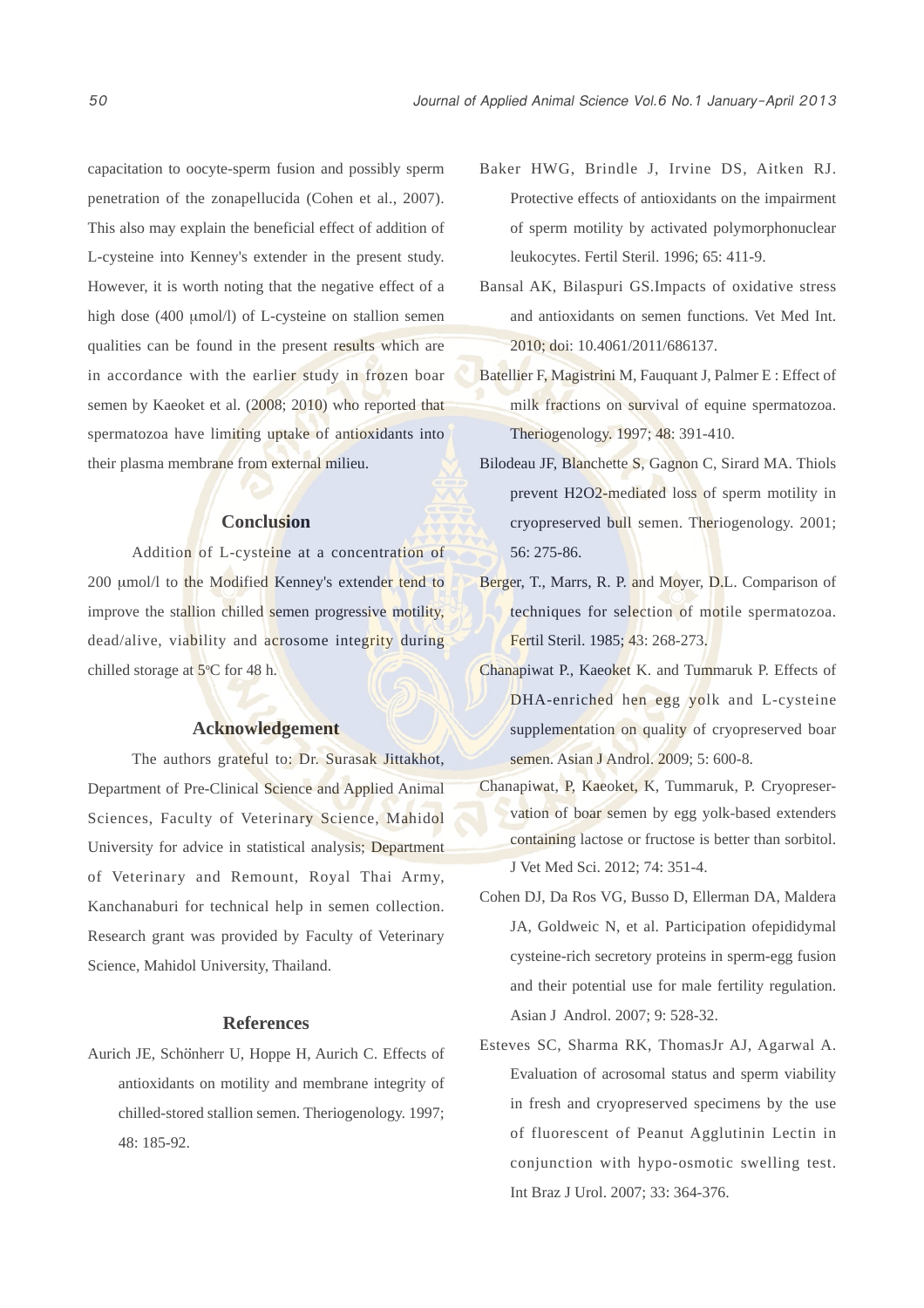- Funahashi H., Sano T., Select antioxidants improve the function of extended boar semen stored at  $10^{\circ}$ C Theriogenology. 2005; 63: 1605-1616.
- Gressier B, Cabanis A, Lebeque S, Brunet C, Dine T, Luyckx M, et al. Decrease of hypochlorous acid and hydroxyl radical generation by stimulating human neutrophils: comparison *in vitro* of some thiol-containing drugs. Methods Exp Clin Pharmacol. 1994; 16: 9-13.
- Johnson LA, Weitze KF, Fiser P, Maxwell WM. Storage of boar semen. Anim Reprod Sci. 2000; 62: 143-172.
- Kaeoket, K., Chanapai, P., Junchiyaphoom, P., Chanapiwat, P. The effect of using long term and short term extenders during cooling process on the quality of frozen boar semen. Thai J Vet Med. 2011; 41: 283-8.
- Kaeoket K., Chanapiwat P., Tummaruk P. and Techakumphu M. Supplemental effect of varying L-cysteine concentrations on the quality of cryopreserved boar semen. Asian J Androl. 2012; 12: 260-5.
- Kaeoket, K., Tantiparinyakul, K., Kladkaew, W., Chanapiwat, P. and Techakumphu M. Effect of different antioxidants on quality of cryo-preserved boar semen in different breeds. Thai J Agri Sci. 2008; 41: 1-9.
- Katila T., Procedures for handling fresh stallion semen. Theriogenology. 1997; 48: 1217-1227.
- Kenney RM, Bergman RV, Cooper WL, Morse GW, Minimal contamination techniques for breeding mares. Technique and preliminary findings. Proceedings of the 21<sup>st</sup> Annual Convention of the American Association of Equine Practitioners 1975: 327-336.
- Kledmanee, K., Taweedet, S., Thaijongruk, P., Chanapiwat, P., Kaeoket, K. Effect of L-cysteine on chilled carp (Cyprinuscarpio) Semen Qualities. Thai J Vet Med. 2013; 43: 91-97.
- Michael A, Alexopoulos C, Pontiki E, Hadjipavlou-Litina D, Saratsis P, et al. Effect of antioxidant supplementation on semen quality and reactive oxygen species of frozen-thawed canine spermatozoa. Theriogenology. 2007; 68: 204-212.
- Palmer E, 1984: Factors affecting stallion semen survival and fertility. 10<sup>th</sup> International Congress on Animal Reproduction and Artificial Insemination, Urbana-Champaign, IL. USA. pp. 377-379.
- Phetudomsinsuk K, Sirinarumitr K, Choothesa A, Suthanmapinunt P, Kornkaewrat K, Laikul A, et al. 2008. Effects of extenders and glutamine on the cooled storage of semen of Thai native crossbred and full-size purebred horses. Kasetsart J. (Nat. Sci.) 2008; 42: 473-484.
- Pickett BW, Faulkner LC, Seidel GE Jr, Bemdtson WE, Voss JL. Reproductive physiology of the stallion. VI. Seminal and behavioral characteristics. J Anim Sci. 1976; 43: 617-625.
- Stegink, L.D. Parenteral amino acid requirements special problems and possible solutions. In Energy and Protein Needs during Infancy, S.J. FAMON, W.C. HEIRD (Eds.). Academic Press, Orlando, FL, 1986: 183-206
- Tharasanit T, Manee-In S, Khamenkhedwit P, Sirivaidyapong S, Lohachit C. The effect of cold storage on the quality of stallion semen and pregnancy rate after artificial insemination. Thai J Vet Med. 2007; 37: 39-48.